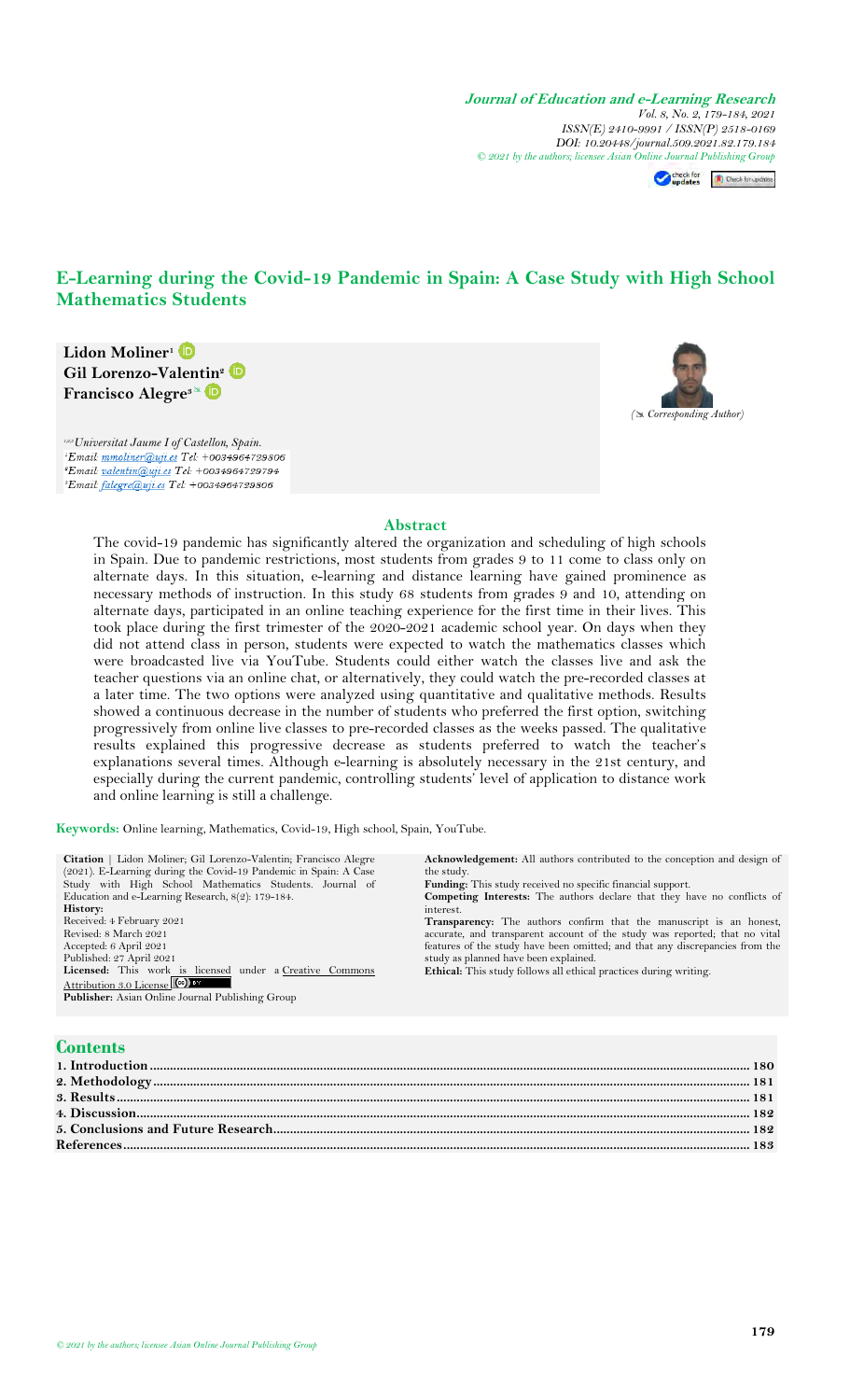#### **Contribution of this paper to the literature**

This study aims to contribute to the existing research literature on e-learning and covid-19. Before the covid-19 pandemic almost 100% of the high schools in Spain had in-person classes and the use of elearning in secondary education was very marginal. To achieve social distancing, most high school students attend class on alternate days. In this situation, e-learning is arguably the only possible solution for students and teachers to keep learning in a way and at a rate that is similar to attending class every day. The novelty of the study resides in the fact that this is the first time that students have enrolled in an e-learning experience over a prolonged period of time. The way students adapt to this sudden new way of learning is analyzed. Moreover, the students' learning preferences when given the option to watch live classes vs pre-recorded classes are also investigated. Students' personal responsibility in e-learning is discussed and possibilities for further research are indicated.

### <span id="page-1-0"></span>**1. Introduction**

# *1.1. Covid-19 and E-Learning*

The covid-19 pandemic has brought about significant changes to the teaching and learning methods of schools, high schools and universities world-wide [\(Dong, Cao, & Li, 2020;](#page-4-0) [Huang et al., 2020\)](#page-4-1). Only those universities which already embraced distance or online learning were not forced to significantly alter their instruction methods [\(George, 2020\)](#page-4-2). In fact, this type of institution has not derived any major impact from the covid-19 pandemic [\(Adnan & Anwar, 2020;](#page-4-3) [Dhawan, 2020;](#page-4-4) [Rapanta, Botturi, Goodyear, Guàrdia, & Koole, 2020\)](#page-5-0). For other institutions, teaching and learning during this pandemic presents an ongoing challenge. Even though institutions worldwide have carried out various organizational efforts and teachers have done their best to adapt to this unexpected situation, resources and economical investments have proved to be limited [\(Demuyakor, 2020;](#page-4-5) [Gardner,](#page-4-6)  [2020\)](#page-4-6). The case for elementary, middle- and high school institutions is even worse in this sense, as the impact of the covid-19 pandemic on the educational learning processes has been even greater [\(Aliyyah et al., 2020;](#page-4-7) [Fauzi &](#page-4-8)  [Khusuma, 2020;](#page-4-8) [Korkmaz & Toraman, 2020\)](#page-4-9). Although even students' parents have done their best to help their children [\(Garbe, Ogurlu, Logan, & Cook, 2020;](#page-4-10) [Novianti & Garzia, 2020\)](#page-5-1) the obstacles and barriers for both teachers and students have been significant. Moreover, several authors have highlighted and drawn attention to the importance of digital competence for learning during the pandemic. Just because their children are familiar with digital devices, many parents expect their children to be proficient enough to enroll in online or electronic learning, which often proves not to be the case (Akçayı[r, Dündar, & Akçay](#page-4-11)ır, 2016; [Kirschner & De Bruyckere, 2017;](#page-4-12) [Nowak,](#page-5-2)  [2019;](#page-5-2) [Yong, Gates, & Harrison, 2016\)](#page-5-3). In this sense, the situation brought about by the covid-19 pandemic has shown more clearly than ever students' lack of digital competence [\(Iivari, Sharma, & Ventä-Olkkonen, 2020;](#page-4-13) [Tejedor, Cervi, Pérez-Escoda, & Jumbo, 2020\)](#page-5-4).

#### *1.2. Research Gap*

The covid-19 pandemic has significantly altered the way in which most educational centers worldwide organize their learning process. The practice of students attending on alternate days or weeks to slow the spread of the virus has given rise to the implementation of more e-learning and distance learning experiences. In an unexpected situation, teachers, students and students' families have had to cope with this new way of learning. The communication between teachers and students has been altered and interactions among students have been modified. Suddenly, everybody has had to learn to cope with a situation in which many of the implicated agents do not have the required digital competences. The process of adapting to this new learning environment is an issue that has yet to be studied thoroughly, and offers, therefore, an important research gap. In this study we examine how high school students have embraced e-learning during the covid-19 pandemic in Spain while attending school in person on alternate days.

# *1.3. The Educational Organization Due to Covid-19 in Spain*

Some weeks after the 2019-2020 school year ended, the national and regional governors concluded that the best proposal for students in grades 8 to 11 during the 2020-2021 school year was to attend on alternate days if high schools could not meet the social distancing measures required by the national government. Given the fact that in Spain classrooms are usually relatively small, with a low surface per student ratio, it was evident that most of the students in these grades would have to attend on alternate days. Teachers were given one to two months to prepare for this scenario. In Spain, during the last trimester of the 2019-2020 school year (March to June) students had remained at home due to a nationwide covid-19 lockdown. Hence, distance learning was the only option. Only those students who had to take their university access exams attended some classes in person or took exams in person. The other students, at all educational levels, were mostly assigned tasks to complete at home, and no inperson exams were allowed, due to the above-mentioned lockdown [\(Area-Moreira, Bethencourt-Aguilar, Martín-](#page-4-14)[Gómez, & San Nicolás-Santos, 2020\)](#page-4-14). Although this situation fostered students' autonomous learning and their digital competences increased [\(Gonzalez et al., 2020\)](#page-4-15) it was evident that students and teachers were not provided with the necessary electronic resources and online tools due to the fast improvisation made necessary by the sudden lockdown [\(Ramos-Morcillo, Leal-Costa, Moral-García, & Ruzafa-Martínez, 2020;](#page-5-5) [Tejedor et al., 2020\)](#page-5-4).

# *1.4. Looking for the Best Online Teaching Platform*

The experience reported in this manuscript took place in the Valencian Community (Spain). The regional government provided teachers and students with two main electronic teaching platforms. The first, called "Aules", was a typical virtual classroom in which the teacher could assign tasks, report qualifications and send messages – very similar to Google Classroom [\(Al-Maroof & Al-Emran, 2018;](#page-4-16) [Heggart & Yoo, 2018;](#page-4-17) [Iftakhar, 2016\)](#page-4-18). The second was Webex [\(Marinescu, 2017;](#page-5-6) [Nicklen, Keating, Paynter, Storr, & Maloney, 2016\)](#page-5-7). Over the last few years, Webex has been widely used in learning and teaching worldwide and its usage has increased during the pandemic [\(Azlan et al., 2020;](#page-4-19) [Dinata, Sakman, & Syarpin, 2020\)](#page-4-20). This was the platform most used to arrange online meetings among teachers. It was regarded as a safe platform and its reliability was consistent [\(Nogales-Delgado, Suero, &](#page-5-8)  [Martin, 2020\)](#page-5-8). Nevertheless, it was not seen as an intuitive platform by students and certain limitations became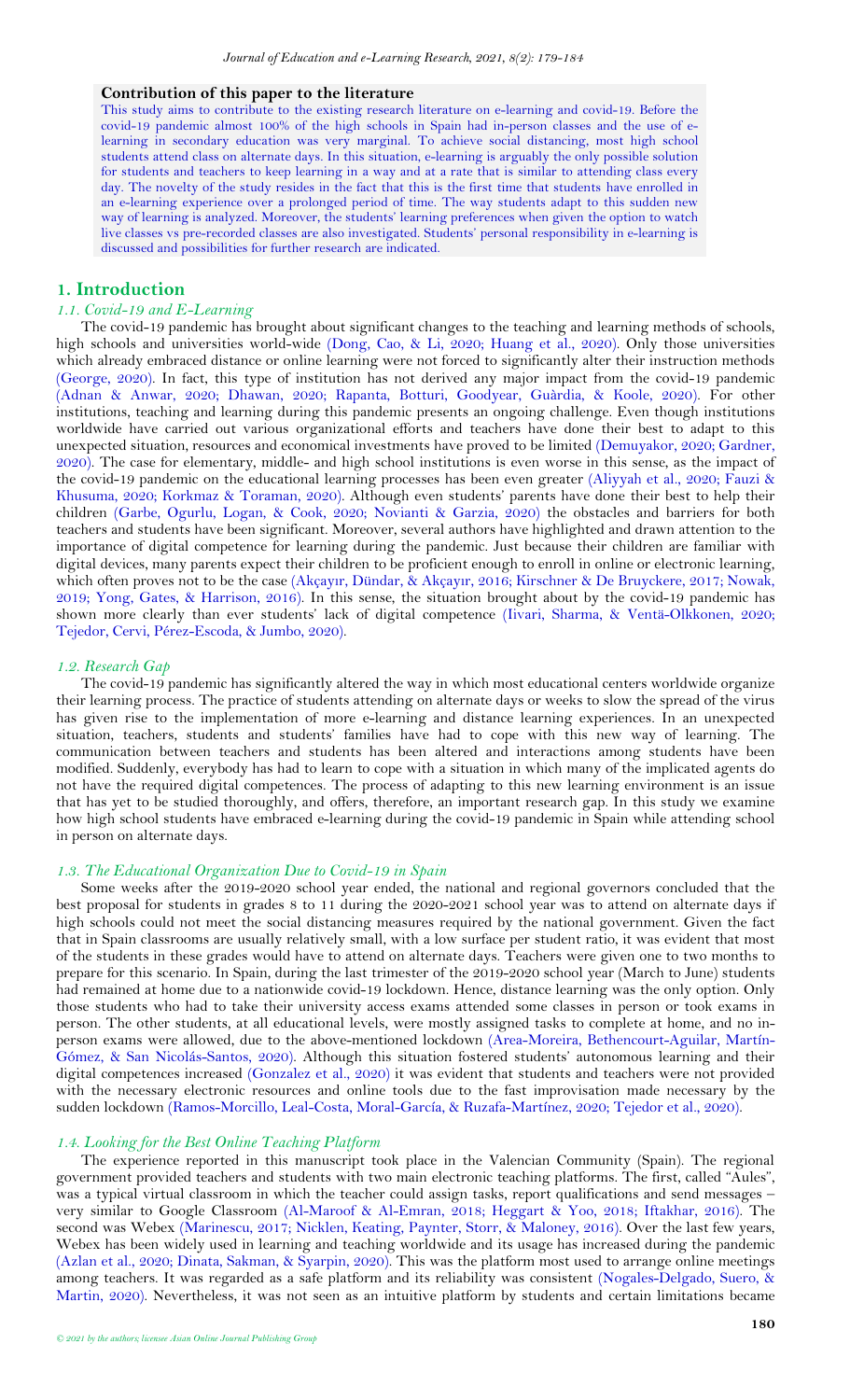apparent that concerned the researchers of this study, such as low image and sound quality and the fact that it had been conceived as an e-meeting software tool [\(Eustace, Henri, Jahn, Piesche, & Jablonski, 2012;](#page-4-21) [Garcia, Uria,](#page-4-22)  [Granda, Suarez, & Gonzalez, 2007\)](#page-4-22). Hence, the search for the best online teaching platform was based on four main criteria: free-of-charge, intuitive for students, reliable and high image and sound quality. Although students were very enthusiastic about some recent platforms, such as Twitch [\(Johnson & Woodcock, 2019;](#page-4-23) [Payne, Keith,](#page-5-9)  [Schuetzler, & Giboney, 2017\)](#page-5-9) in the end YouTube Studio was selected.

### *1.5. Why YouTube Studio?*

YouTube Studio offered various features that were ideal for the teaching of mathematics in high school. The fact that it offered both a live broadcast and a recorded video that could be accessed at any time was highly valued by the researchers. Moreover, the link to the video could be "hidden", that is, only made available to the person who received the link. In this way, the explanations, questions and comments could be restricted to the students in each class or grade and were not publicly available. The comments section and the available online chat were also regarded as valuable by the researchers from a learning perspective, as students could post their questions at any time. Finally, the reliability and quality of image and sound were also taken into account.

## <span id="page-2-0"></span>**2. Methodology**

#### *2.1. Participants*

68 students from grades 9 and 10, attending on alternate days, participated in an online teaching experience for the first time in their lives. Of these, 49 were 9th grade students and the other 19 were 10th grade students. The experience took place at a public high school in the province of Castellon in the Valencian Region (Spain).

#### *2.2. Implementation*

During the first trimester of the 2020-2021 school year, participants in this study were sent a link for each online class. Every session half of them were in class and the other half were at home. Each student was sent the link for each session. The link was sent by email to all students so that those who were in the classroom could also watch the explanations back at any time. The link was "hidden", that is, only the students in the session could access that YouTube live broadcast or video. Students not attending in-person were given two options. The first option was to watch the classes live and ask the teacher questions via the YouTube online chat and comments section. The second option was to watch the YouTube video that was generated after the YouTube live broadcast and that remained permanently available to them. The sessions were recorded in hd1080 using a Logitech Webcam C922 Pro Stream and an AverMedia AM310 Microphone. The camera was focused on the blackboard, so students could follow the explanations provided by the teacher while he was writing on the board.

# *2.3. Quantitative and Qualitative Information from the Study*

## *2.3.1. Quantitative Data*

The daily average views per video and the average hours of time watching each video were monitored using the analytics provided by YouTube Studio. The teacher took note of the number of people that were watching each live session and verified it through the information that appeared on the YouTube screen during each broadcast.

#### *2.3.2. Qualitative Data*

Discussion groups ([O'Connor, Meredith, McNamara, O'Hora, & Kinsella, 2020](#page-5-10); [Riyahi & Sohrabi, 2020\)](#page-5-11) and semi-structured interviews [\(Brown & Danaher, 2019\)](#page-4-24) were held with the students. A total of four discussion groups with three students in each were carried out.

#### <span id="page-2-1"></span>**3. Results**

The results are reported in two subsections below. First, the quantitative results are shown. Secondly, the qualitative results are reported.

#### *3.1. Quantitative Results*

The quantitative results of the study showed a progressive decrease in the number of live visualizations per day, which meant most of the students switched to watching the pre-recorded classes. The initial enthusiasm and commitment by the students led to an average 8.11 hours of watch time, which implied that almost 100% of the students were watching the online classes. By the end of the trimester, this had fallen to a reduced 3.16 hours, which meant most of the students were not watching the videos, either live or pre-recorded (see [Figure 1\)](#page-2-2). The total average of visualizations per week also experienced a progressive decrease, dropping from 69 to 13 views, see [Figure 2.](#page-3-3)

<span id="page-2-2"></span>

**Figure-1.** Daily average viewing time in hours.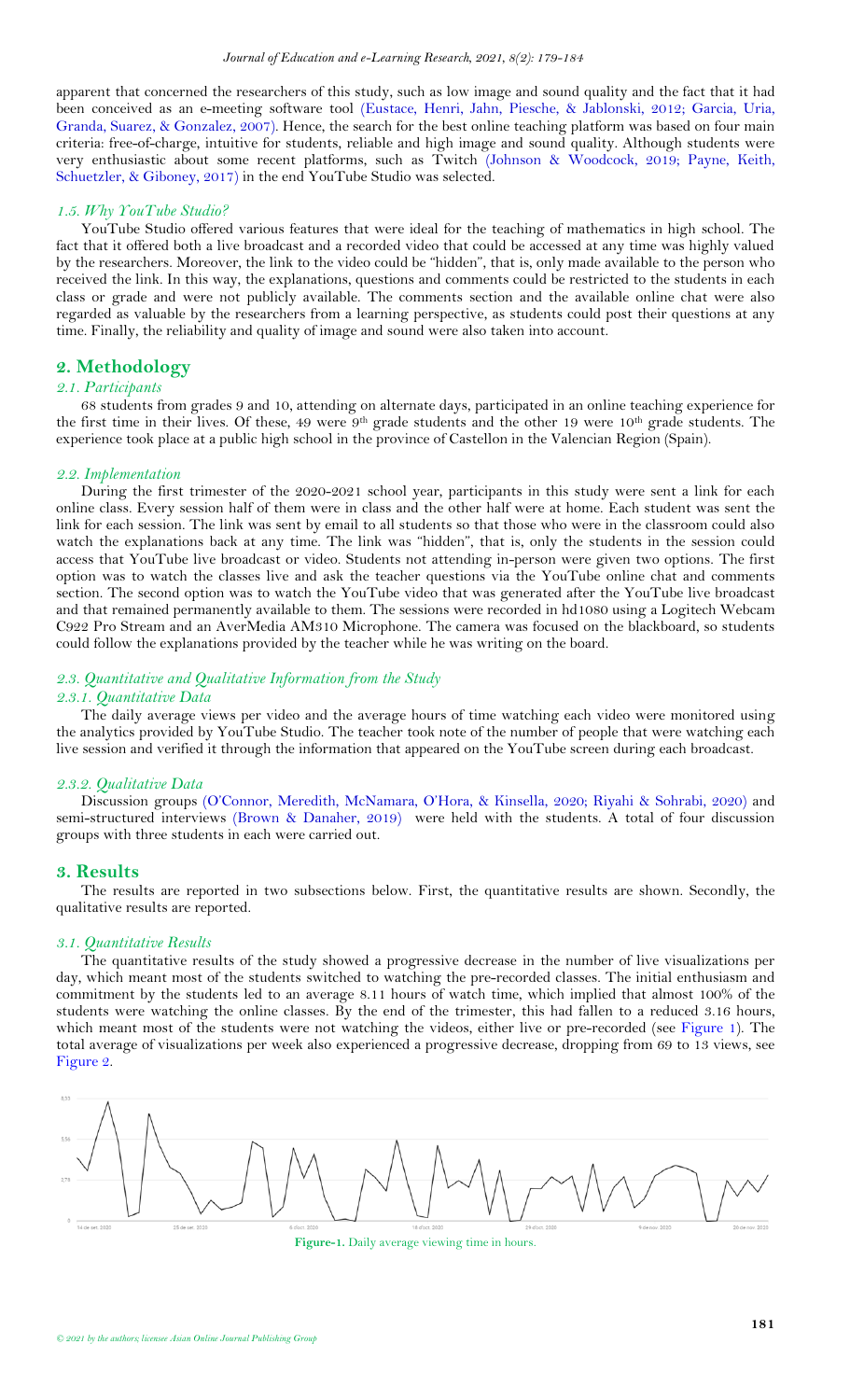<span id="page-3-2"></span>

**Figure-2.** Total average visualizations per week.

### <span id="page-3-3"></span>*3.2. Qualitative Results*

In line with the quantitative results, the qualitative results also reported that students preferred watching the pre-recorded classes to attending the live lessons. The main reason given was that the teacher's explanations were repeated several times, so students felt that with this option they could save time and better organize their daily workload. "*When you are watching the class live, time never passes. It's eternal! It's way different than being in class,"* said Timmy (names have been changed for anonymity purposes). "*I prefer to watch it pre-recorded, as I can watch an explanation over and over again. Yes, you can ask the teacher, but I prefer to watch it calmly as many times as I want. It's less stressful,"* said Johanne. "*I started watching the classes live like everybody else, but after a few weeks, I realized I could save time by watching them pre-recorded. I could skip all the parts that were not so important to me and go straight to the teacher's explanations or skip forward in the video to the point where the exercises and problems were completely solved,"* said Martin. Many interviewed students also indicated that the pre-recorded option was more convenient as the exam weeks drew closer. "*No disrespect, but I'm not going to watch the class live on Thursday when I have two exams on Friday. I will watch it on the weekend when I have plenty of time,"* said Ivette*.* Some students also indicated that they did not watch the classes live because it was too early in the morning or almost time for lunch. "*You know, to watch it live on Tuesday I have to wake up early. If I can sleep for two more hours, I prefer to watch it later,"* said Austin. Many students recognized that eventually, as the weeks passed, they were less responsible and did not watch many of the sessions. "*I felt bad because I knew I had to watch it at some point. I was like I will watch it later. Then I thought about watching it on the weekend. I didn't. Then I want to class, and I didn't understand anything because I had skipped two sessions and so on, until it was too much and I thought to ask a friend who could explain it to me,"* said Stephen.

### <span id="page-3-0"></span>**4. Discussion**

The progressive downfall reported in this study is consistent with previous analogous studies in the field (Al [Sabah, 2020;](#page-4-25) [Arrosagaray, González-Peiteado, Pino-Juste, & Rodríguez-López, 2019;](#page-4-26) [Gudmundsdottir, Gassó,](#page-4-27)  [Rubio, & Hatlevik, 2020\)](#page-4-27). Authors such as [Firat \(2016\)](#page-4-28); [Lorenzo and Lorenzo \(2019\)](#page-5-12); [Sugawara, Okuhara, and Sato](#page-5-13)  [\(2020\)](#page-5-13); [Yaniawati, Kariadinata, Sari, Pramiarsih, and Mariani \(2020\)](#page-5-14) have described a similar effect in their elearning experiences. In the beginning, during the first e-learning sessions, students usually show high levels of enthusiasm and commitment [\(Alhabeeb & Rowley, 2018;](#page-4-29) [Lee, Song, & Hong, 2019;](#page-4-30) [So, Chen, & Wan, 2019\)](#page-5-15) and even more so if this is the first time that they have ever taken classes this way [\(Karim, Shahed, Rahman, &](#page-4-31)  [Mohamed, 2019;](#page-4-31) [Suryaman et al., 2020\)](#page-5-16). As indicated by several authors, individual responsibility is a must when participating in this type of learning experience [\(Houlden & Veletsianos, 2019;](#page-4-32) [Ozhan & Kocadere, 2020;](#page-5-17) [Wong et](#page-5-18)  [al., 2019\)](#page-5-18). Taking into account that many high school students are not yet mentally mature enough to take ownership of their own learning responsibility, it was predictable that many of the students would not watch the classes live, or simply not watch them at all [\(Peterka-Benton & Benton, 2019;](#page-5-19) [Siqin & Chu, 2019\)](#page-5-20). Important differences may be found in the literature regarding university students' responsibility compared to high school students [\(Harlow & Bowman, 2016;](#page-4-33) [Rai & Khanal, 2017\)](#page-5-21). Hence, although e-learning has been firmly established in universities worldwide for over a decade, that is still not the case in high school education [\(Ebner et al., 2020;](#page-4-34) [Sharma, Palvia, & Kumar, 2017\)](#page-5-22) and one of the main reasons is the underdeveloped level of high school students' responsibility [\(Tshewang, Chandra, &](#page-5-23) Yeh, 2017). In online learning environments, the teacher is, as always, responsible for the students' learning, but it's also the students' responsibility to make the appropriate effort to learn [\(Borup & Stimson, 2019;](#page-4-35) [Wu, 2018\)](#page-5-24). A student can click on the link provided and be watching the live class, but still not complete any tasks at all. In this sense, monitoring and controlling students' attendance and work during online classes is still a significant challenge in the 21st century [\(Park & Yun, 2018;](#page-5-25) [Shu & Gu, 2018\)](#page-5-26).

## <span id="page-3-1"></span>**5. Conclusions and Future Research**

It can be concluded that most high school students may not yet be responsible enough to partake in this type of e-learning on alternate days. Although e-learning is absolutely necessary in the 21<sup>st</sup> century, and even more so during the current pandemic, controlling students' level of application during distance work and online learning is still a challenge [\(Nortvig, Petersen, & Balle, 2018;](#page-5-27) [Sulistyaningsih & Aziz, 2018\)](#page-5-28). In any kind of learning environment, it is necessary for students to take personal responsibility, but this can be considered crucial in online and electronic learning contexts (Bulić & Kostović [Vranješ, 2019](#page-4-36)). Readers must bear in mind that this experience was carried out with 9th and 10th grade students, which are the final years of compulsory secondary education in Spain. Outcomes may have been different if the study had concerned grade 11 and 12 (non-compulsory education), taking into account that there is a ferocious academic competition in those years to secure places in university. Future studies may shed more light upon this issue. Moreover, it is also unclear what may have happened if the students had only been given the option to watch the classes live. Further research is needed to examine the effects of the use of monitoring and controlling tools on high school students' online attendance to mathematics classes [\(Titarenko & Little, 2017\)](#page-5-29). Finally, the relationships between this type of learning and variables such as academic achievement [\(Lo & Hew, 2020\)](#page-5-30) mathematics self-concept [\(Lidon Moliner & Francisco Alegre, 2020\)](#page-5-31) or mathematics anxiety [\(Lidón Moliner & Francisco Alegre, 2020\)](#page-5-32) also emerge as interesting avenues of research.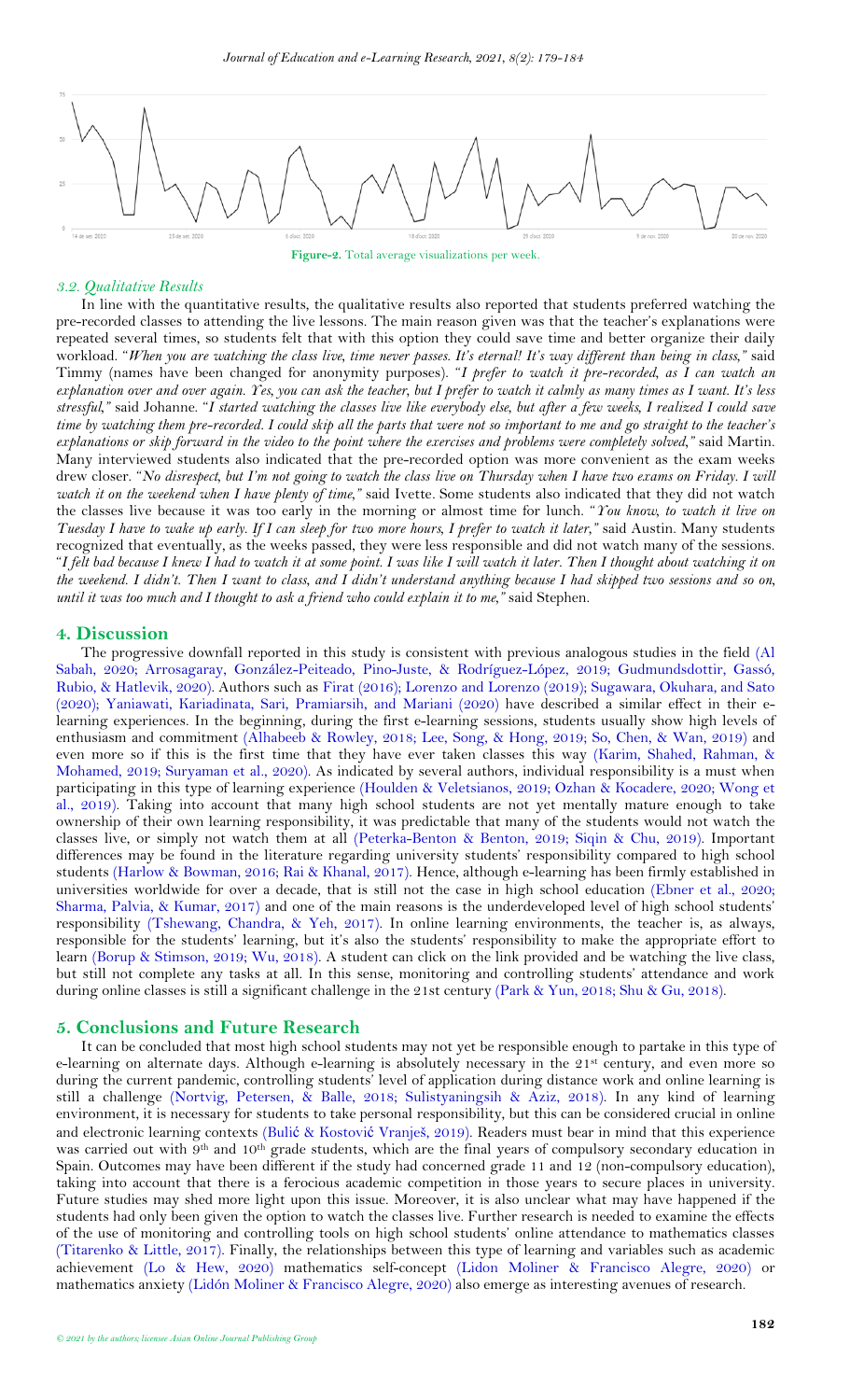#### **References**

- <span id="page-4-3"></span>Adnan, M., & Anwar, K. (2020). Online learning amid the COVID-19 Pandemic: Students' Perspectives. *Online Submission, 2*(1), 45-51. Available at: https://doi.org/10.33902/jpsp.2020261309.
- <span id="page-4-11"></span>Akçayır, M., Dündar, H., & Akçayır, G. (2016). What makes you a digital native? Is it enough to be born after 1980? *Computers in Human Behavior, 60*, 435-440. Available at: https://doi.org/10.1016/j.chb.2016.02.089.
- <span id="page-4-16"></span>Al-Maroof, R. A. S., & Al-Emran, M. (2018). Students acceptance of google classroom: An exploratory study using PLS-SEM approach. *International Journal of Emerging Technologies in Learning, 13*(6), 112-123. Available at: https://doi.org/10.3991/ijet.v13i06.8275.
- <span id="page-4-25"></span>Al Sabah, Y. (2020). E-learning and ICT in education at Palestinian Schools: Towards 21st century skills. *Palestinian Journal for Open Learning & e-Learning, 8*(14), 1-14.
- <span id="page-4-29"></span>Alhabeeb, A., & Rowley, J. (2018). E-learning critical success factors: Comparing perspectives from academic staff and students. *Computers & Education, 127*, 1-12. Available at: https://doi.org/10.1016/j.compedu.2018.08.007.
- <span id="page-4-7"></span>Aliyyah, R. R., Rachmadtullah, R., Samsudin, A., Syaodih, E., Nurtanto, M., & Tambunan, A. R. S. (2020). The perceptions of primary school teachers of online learning during the COVID-19 pandemic period: A case study in Indonesia. *Journal of Ethnic and Cultural Studies, 7*(2), 90-109. Available at: https://doi.org/10.29333/ejecs/388.
- <span id="page-4-14"></span>Area-Moreira, M., Bethencourt-Aguilar, A., Martín-Gómez, S., & San Nicolás-Santos, M. B. (2020). Analysis of university teaching policies in Spain in times of Covid-19. The adapted presence. *Journal of Distance Education (RED), 21*(65), 1-19. Available at: https://doi.org/10.6018/red.450461.
- <span id="page-4-26"></span>Arrosagaray, M., González-Peiteado, M., Pino-Juste, M., & Rodríguez-López, B. (2019). A comparative study of Spanish adult students' attitudes to ICT in classroom, blended and distance language learning modes. *Computers & Education, 134*, 31-40. Available at: https://doi.org/10.1016/j.compedu.2019.01.016.
- <span id="page-4-19"></span>Azlan, C. A., Wong, J. H. D., Tan, L. K., Huri, M. S. N. A., Ung, N. M., Pallath, V., . . . Ng, K. H. (2020). Teaching and learning of postgraduate medical physics using Internet-based e-learning during the COVID-19 pandemic–A case study from Malaysia. *Physica Medica, 80*, 10-16. Available at: https://doi.org/10.1016/j.ejmp.2020.10.002.
- <span id="page-4-35"></span>Borup, J., & Stimson, R. J. (2019). Responsibilities of online teachers and on-site facilitators in online high school courses. *American Journal of Distance Education, 33*(1), 29-45. Available at: https://doi.org/10.1080/08923647.2019.1554984.
- <span id="page-4-24"></span>Brown, A., & Danaher, P. A. (2019). CHE principles: Facilitating authentic and dialogical semi-structured interviews in educational research. *International Journal of Research & Method in Education, 42*(1), 76-90. Available at:  $\begin{tabular}{l} International & Journal \\ \end{tabular} \begin{tabular}{c} {\footnotesize \begin{tabular}{c} {\footnotesize \begin{array}{c} {\footnotesize \begin{array}{c} {\footnotesize \begin{array}{c} {\footnotesize \begin{array}{c} {\footnotesize \begin{array}{c} {\footnotesize \begin{array}{c} {\footnotesize \begin{array}{c} {\footnotesize \begin{array}{c} {\footnotesize \begin{array}{c} {\footnotesize \begin{array}{c} {\footnotesize \begin{array}{c} {\footnotesize \begin{array}{c} {\footnotesize \begin{array}{c} {\footnotesize \begin{array}{c} {\footnotesize \begin{array}{c} {\footnotesize \begin{array}{c} {\footnotesize \begin$
- <span id="page-4-36"></span>Bulić, M., & Kostović Vranješ, V. (2019). The impact of e-learning on student selfresponsibility in doing their homework. *Školski Vjesnik: Journal for Pedagogical Theory and Practice, 68*(1), 127-140.
- <span id="page-4-5"></span>Demuyakor, J. (2020). Coronavirus (COVID-19) and online learning in higher institutions of education: A survey of the perceptions of Ghanaian international students in China. *Online Journal of Communication and Media Technologies, 10*(3), e202018. Available at: https://doi.org/10.29333/ojcmt/8286.
- <span id="page-4-4"></span>Dhawan, S. (2020). Online learning: A panacea in the time of COVID-19 crisis. *Journal of Educational Technology Systems, 49*(1), 5-22. Available at: https://doi.org/10.1177/0047239520934018.
- <span id="page-4-20"></span>Dinata, P. A. C., Sakman, S., & Syarpin, S. (2020). Blended learning training assisted by webex meeting and mentimeter to streamline teaching and learning activities. *Bubungan Tinggi: Journal of Community Service, 2*(2), 64-72.
- <span id="page-4-0"></span>Dong, C., Cao, S., & Li, H. (2020). Young children's online learning during COVID-19 pandemic: Chinese parents' beliefs and attitudes. *Children and Youth Services Review, 118*(1), 105440. Available at: https://doi.org/10.1016/j.childyouth.2020.105440.
- <span id="page-4-34"></span>Ebner, M., Schön, S., Braun, C., Ebner, M., Grigoriadis, Y., Haas, M., . . . Taraghi, B. (2020). COVID-19 epidemic as E-learning boost? Chronological development and effects at an Austrian university against the background of the concept of "E-Learning Readiness". *Future Internet, 12*(6), 1-20. Available at: https://doi.org/10.3390/fi12060094.
- <span id="page-4-21"></span>Eustace, K., Henri, J., Jahn, M., Piesche, C., & Jablonski, S. (2012). Flexibility requirements concerning the design of synchronous e-learning systems. *Interactive Technology and Smart Education*.
- <span id="page-4-8"></span>Fauzi, I., & Khusuma, I. H. S. (2020). Teachers' elementary school in online learning of COVID-19 pandemic conditions. *Jurnal Iqra': Kajian Ilmu Pendidikan, 5*(1), 58-70. Available at: https://doi.org/10.25217/ji.v5i1.914.
- <span id="page-4-28"></span>Firat, M. (2016). Measuring the e-learning autonomy of distance education students. *Open Praxis, 8*(3), 191-201. Available at: https://doi.org/10.5944/openpraxis.8.3.310.
- <span id="page-4-10"></span>Garbe, A., Ogurlu, U., Logan, N., & Cook, P. (2020). Parents' experiences with remote education during COVID-19 school closures. *American Journal of Qualitative Research, 4*(3), 45-65. Available at: https://doi.org/10.29333/ajqr/8471.
- <span id="page-4-22"></span>Garcia, D. F., Uria, C., Granda, J. C., Suarez, F. J., & Gonzalez, F. (2007). A functional evaluation of the commercial platforms and tools for synchronous distance e-learning. *International Journal of Education and Information Technologies, 1*(2), 95-104.
- <span id="page-4-6"></span>Gardner, L. (2020). Covid-19 has forced higher ed to pivot to online learning. Here are 7 takeaways so far. *The Chronicle of Higher Education, 20*.
- <span id="page-4-2"></span>George, M. L. (2020). Effective teaching and examination strategies for undergraduate learning during COVID-19 school restrictions. *Journal of Educational Technology Systems, 49*(1), 23-48. Available at: https://doi.org/10.1177/0047239520934017.
- <span id="page-4-15"></span>Gonzalez, T., De La Rubia, M., Hincz, K. P., Comas-Lopez, M., Subirats, L., Fort, S., & Sacha, G. (2020). Influence of COVID-19 confinement on students' performance in higher education. *PloS One, 15*(10), e0239490. Available at: https://doi.org/10.35542/osf.io/9zuac.
- <span id="page-4-27"></span>Gudmundsdottir, G. B., Gassó, H. H., Rubio, J. C. C., & Hatlevik, O. E. (2020). Student teachers' responsible use of ICT: Examining two samples in Spain and Norway. Computers  $\mathcal{G}$  Education, 152(1), 103877. Available a samples in Spain and Norway. *Computers & Education, 152*(1), 103877. Available at: https://doi.org/10.1016/j.compedu.2020.103877.
- <span id="page-4-33"></span>Harlow, A. J., & Bowman, S. L. (2016). Examining the career decision self-efficacy and career maturity of community college and firstgeneration students. *Journal of Career Development, 43*(6), 512-525. Available at: https://doi.org/10.1177/0894845316633780.
- <span id="page-4-17"></span>Heggart, K. R., & Yoo, J. (2018). Getting the most from google classroom: A pedagogical framework for tertiary educators. *Australian Journal of Teacher Education, 43*(3), 140-153. Available at: https://doi.org/10.14221/ajte.2018v43n3.9.
- <span id="page-4-32"></span>Houlden, S., & Veletsianos, G. (2019). A posthumanist critique of flexible online learning and its "anytime anyplace" claims. *British Journal of Educational Technology, 50*(3), 1005-1018. Available at: https://doi.org/10.1111/bjet.12779.
- <span id="page-4-1"></span>Huang, R., Tlili, A., Chang, T.-W., Zhang, X., Nascimbeni, F., & Burgos, D. (2020). Disrupted classes, undisrupted learning during COVID-19 outbreak in China: Application of open educational practices and resources. *Smart Learning Environments, 7*(1), 1-15.
- <span id="page-4-18"></span>Iftakhar, S. (2016). Google classroom: what works and how. *Journal of Education and Social Sciences, 3*(1), 12-18.
- <span id="page-4-13"></span>Iivari, N., Sharma, S., & Ventä-Olkkonen, L. (2020). Digital transformation of everyday life–How COVID-19 pandemic transformed the basic education of the young generation and why information management research should care? *International Journal of Information Management, 55*(1), 102183. Available at: https://doi.org/10.1016/j.ijinfomgt.2020.102183.
- <span id="page-4-23"></span>Johnson, M. R., & Woodcock, J. (2019). 'It's like the gold rush': The lives and careers of professional video game streamers on Twitch. tv. *Information, Communication & Society, 22*(3), 336-351. Available at: https://doi.org/10.1080/1369118x.2017.1386229.
- <span id="page-4-31"></span>Karim, A., Shahed, F. H., Rahman, M. M., & Mohamed, A. R. (2019). Revisiting innovations in ELT through online classes: An evaluation of the approaches of 10 minute school. *Turkish Online Journal of Distance Education, 20*(1), 248-266.
- <span id="page-4-12"></span>Kirschner, P. A., & De Bruyckere, P. (2017). The myths of the digital native and the multitasker. *Teaching and Teacher Education, 67*, 135-142. Available at: https://doi.org/10.1016/j.tate.2017.06.001.
- <span id="page-4-9"></span>Korkmaz, G., & Toraman, Ç. (2020). Are we ready for the post-COVID-19 educational practice? An investigation into what educators think as to online learning. *International Journal of Technology in Education and Science, 4*(4), 293-309. Available at: https://doi.org/10.46328/ijtes.v4i4.110.
- <span id="page-4-30"></span>Lee, J., Song, H.-D., & Hong, A. J. (2019). Exploring factors, and indicators for measuring students' sustainable engagement in e-learning. *Sustainability, 11*(4), 985. Available at: https://doi.org/10.3390/su11040985.